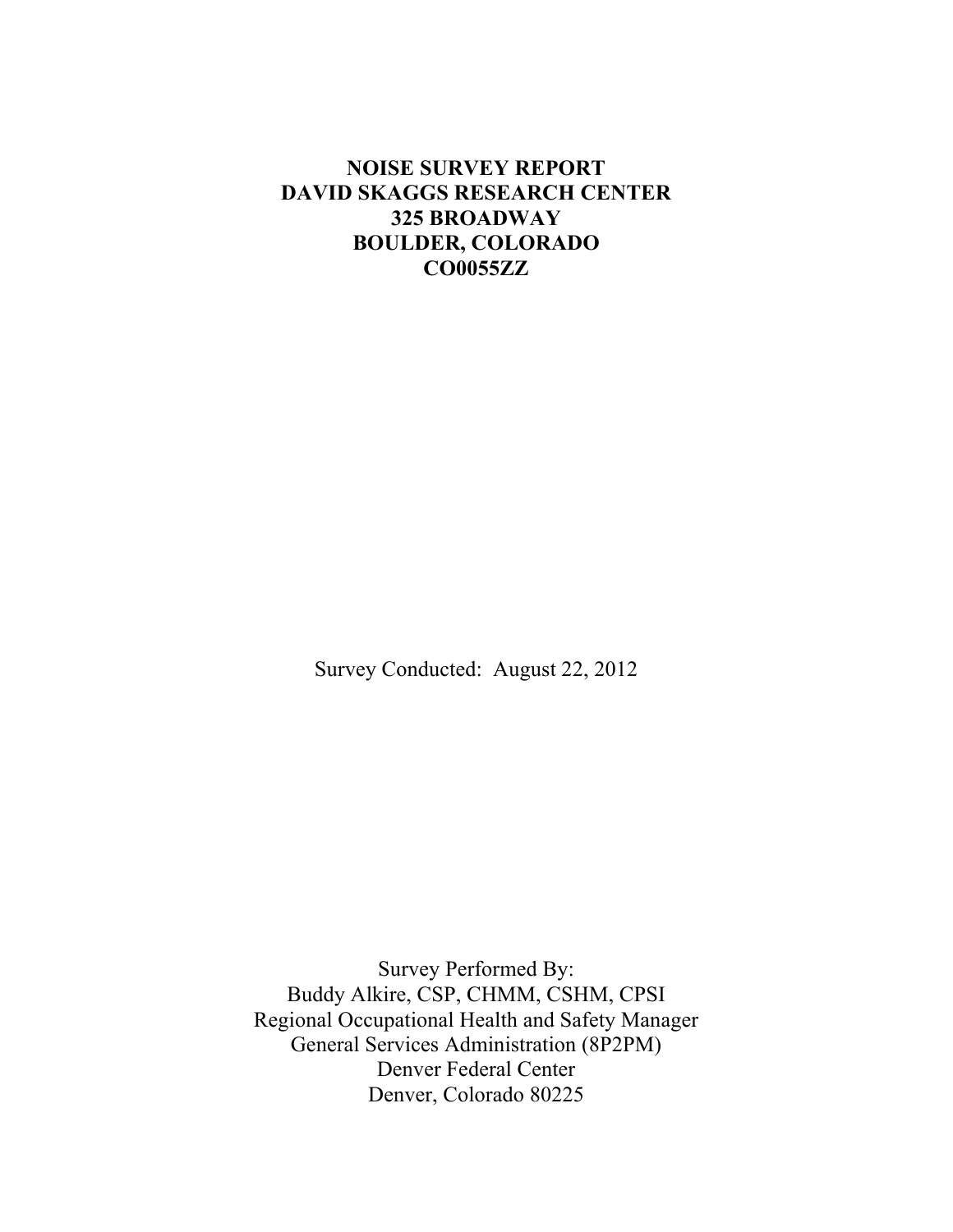On August 22, 2012, Buddy Alkire, Regional OSH Manager, with the General Services Administration performed a noise survey at the David Skaggs Research Center (CO0055ZZ) in Boulder, Colorado. The noise survey was accomplished at the request of Dr. James W. Elkins, Chief, Supervisory Physicist, Halocarbons & Other Atmospheric Trace Species (HATS). Ms. Elizabeth Felder, GSA Representative, accompanied during the survey.

The survey primarily measured the noise level in various areas of the building and is not a indication of a personal Time Weighted Average (TWA) as expressed in the Occupational Safety and Health Administration's noise standard 29 CFR 1910.95.

The equipment used during this survey was a Quest Sound Level Meter, Model #2100, serial #DAL020008 that was factory calibrated on February 29, 2012. The meter was site calibrated using a Quest QC-10 Calibrator, Model QC-10/QC-20, serial #QIL020096 calibrated on February 29, 2012. The sound level meter was successfully site calibrated before and after the survey.

The results of the survey are as follows:

## **LOCATION/ACTIVITY SOUND LEVEL (dBA)**

| Hallway at Conference Room 512                 | 45.8 |
|------------------------------------------------|------|
| Stairwell                                      | 63   |
| RD 103 Lab (Penthouse) with talking            | 54   |
| RD 103 Lab with Grinder on                     | 88   |
| Dobson Roof                                    | 69.1 |
| Dobson South Dome with dome rotation           | 76   |
| Dobson South Dome with AC on                   | 59.5 |
| Radiation Deck by UV Radiation Monitor         | 60   |
| Radiation Deck with stepper motor running      | 60   |
| GD Lab 305 with flask vacuum running           | 51   |
| GD Lab while talking                           | 64   |
| GD 405 Hallway                                 | 52   |
| Freight Elevator while talking                 | 61   |
| GD 124 Station Sampling System                 | 66   |
| 1D Lab 704                                     | 58.1 |
| 1D 709 with vacuum pump running                | 69   |
| 1D 709 while talking                           | 72   |
| 2D 602 Flask Analysis Lab                      | 66.5 |
| GB 204 GMD Shop CNC machine running            | 61   |
| GMD Shop – DeWalt Saw running (no cutting)     | 93   |
| GMD Shop – Metal Chop Saw running (no cutting) | 93   |
| GMD Shop – CNC Machine changing tool           | 80   |
| GMD Shop – Metal Lathe (running, no work)      | 77   |
| GA 105 Fan Room AHU-1 running                  | 72   |
| GA 107 Mechanical Gear Room (switch gear)      | 68.5 |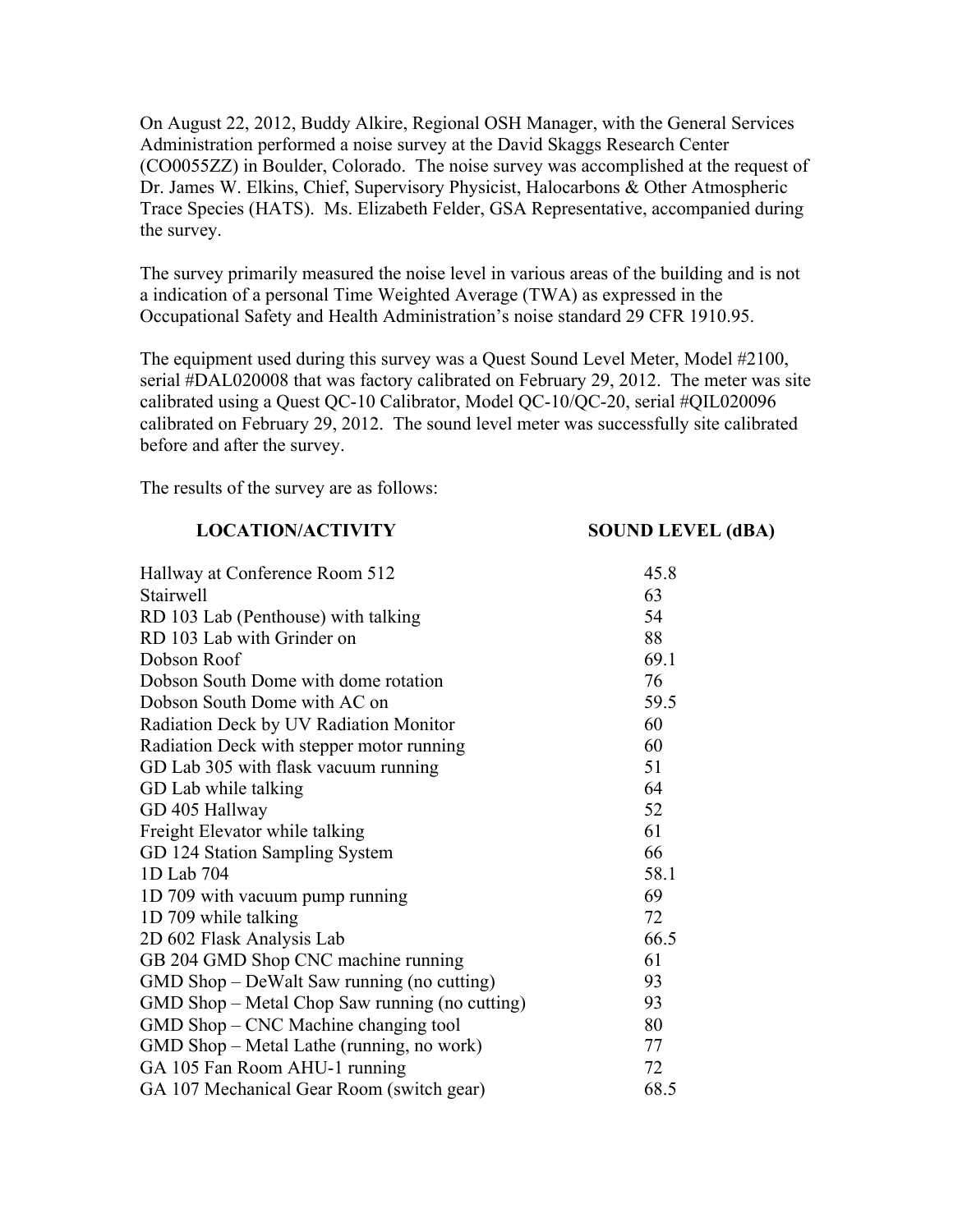| GA 107 Plumbing Room AC-1 compressor running           | 82.3 |
|--------------------------------------------------------|------|
| GA 107 Plumbing Room AC-1 compressor fan only          | 70   |
| GA 107 Switch Gear Room                                | 68.5 |
| GA 108 Chiller Room - compressor on                    | 78.1 |
| GA 108 Chiller Room between chiller 1 and 2            | 85.9 |
| GA 108 Chiller Room between chiller 2 and 3            | 85.9 |
| GA 108 Chiller Room Pump 7 running                     | 73   |
| GA 108 Chiller Room Pump 9 running                     | 73   |
| GA 109 Pump Room Georator electric motor on            | 77.5 |
| GA 405 Computer Room just inside entrance              | 85.4 |
| GA 405 Computer Room under ceiling fans                | 92   |
| GA 405 Computer Room end of room by #8 on wall         | 88.5 |
| GA 405 Computer Room middle of room by AT on wall      | 86.1 |
| GA 405 Computer Room plastic enclosed area by CR-AC-16 | 91.7 |
| 1A 211                                                 | 72.9 |
| 1A 212                                                 | 62.9 |
| 2A 203                                                 | 60.8 |
| 3A 202 vacuum pump with muffler                        | 65   |
| 3A 202 vacuum pump with no muffler                     | 70   |
| 1A 213                                                 | 64   |
| 1A 203 Pump Room vacuum pump                           | 76   |
| 1A 203 Pump Room vacuum pump                           | 78   |
| 1A 203 Pump Room vacuum pump                           | 72   |
| 1A 214 Laser on                                        | 68   |
| RA 101 Mechanical Space on top A-B                     |      |
| Boilers not on, vent fan running                       | 67.9 |
| RA 101 Mechanical Space                                |      |
| AHU - fan 1, lab exhaust running                       | 69.1 |
| RA 101 Mechanical Space                                |      |
| Pump 19, DPS-6 running                                 | 67.7 |
| RA 103 Mechanical Space Pump Room                      | 73.7 |
| 2B-201B Computer Room at entrance                      | 74.9 |
| 2B-201B Computer Room by pillar AP                     | 76.1 |
| 2B-201B Computer Room by rack 421 in plastic enclosure | 80.7 |
| 2B-201B Computer room by TUB2C                         | 75.2 |
| 2B-302 Computer Room at entrance                       | 68   |
| 2B-302 Computer Room by wall marking AQ                | 71.1 |
| 2B-302 Computer Room at rack 340A                      | 73.8 |
| 2B-518 Computer Room at entrance                       | 75.1 |
| 2B-518 Computer Room at wall marking 12                | 76.8 |
| 2B-518 Computer Room at rack 5203                      | 78.3 |
| 2B-518 Computer Room CRAC by marking AO-04             | 80.1 |
| 2B-518 Computer Room at rack 5403                      | 78.1 |
| Mechanical Room GC-419 AHU-4 running                   | 79.4 |
| GD 302 Plumbing Room with A-C-2 and AC-2 running       | 83   |
| GD 302 Plumbing Room with only A-C-2 running           | 77   |